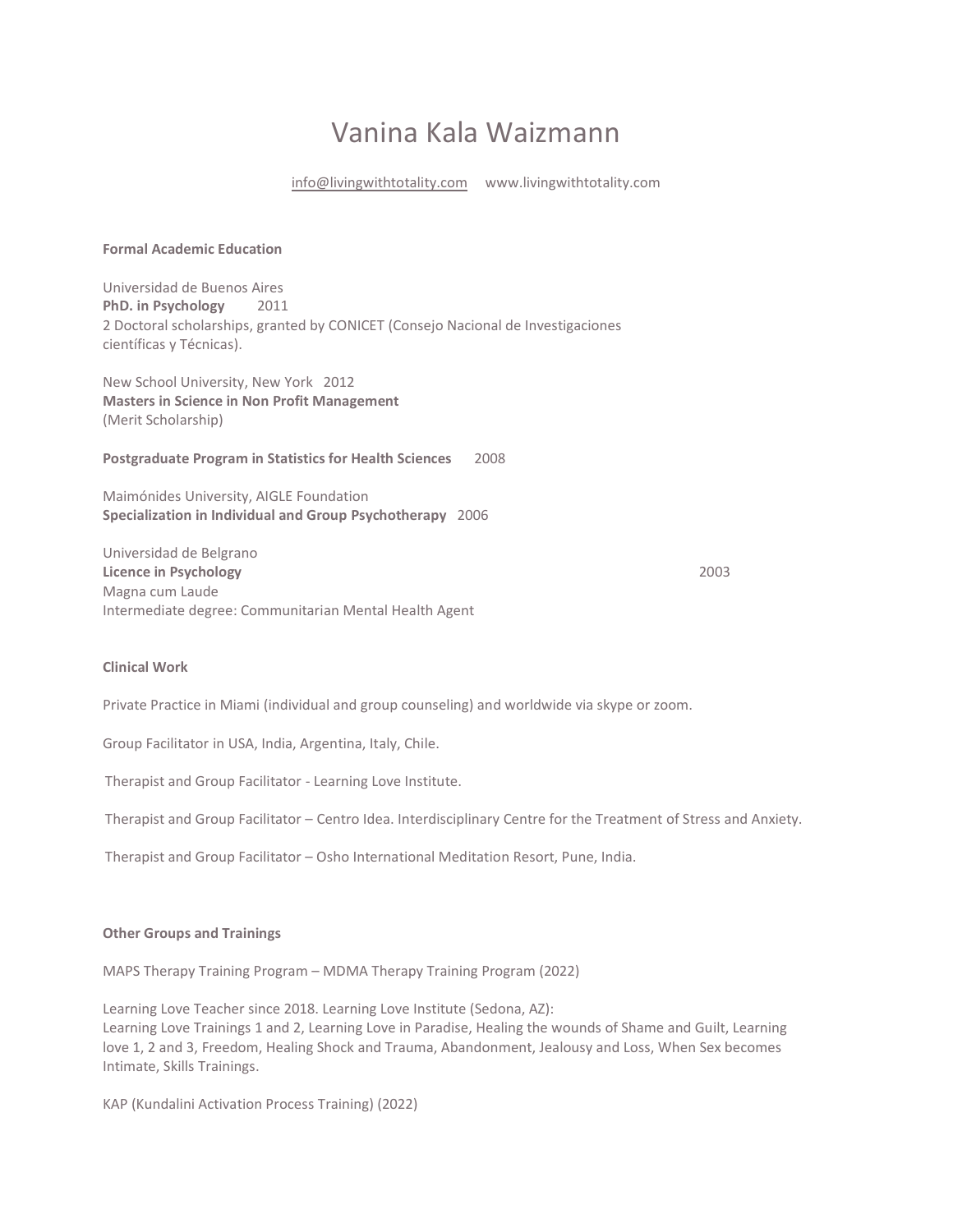Somatic Experiencing Trauma Institute - SE Therapist Training Part 1.

Primal Rebirth (2012)

AFH - OSHO Freedom Process (2014)

Twice Born Tantra – Sexual Deconditioning (2016)

Art Therapy: Primal Art Therapy, Painting your Dance. (2013)

Path of Love, Awakening of Love, Men and Women in the Path of Love (2013, 2015, 2014)

Trans-essence (2015)

Tantra groups: Tantra Consciousness, Time for Femininity, Tantra for Women (2015, 2017)

OSHO No-Mind (2019)

OSHO Born Again and Facilitating (2019)

OSHO Reminding yourself of the Forgotten Language of Talking to Your BodyMind and Facilitating (2019)

*Argentinean School of NLP and Coaching* Practitioner in Neuro-Lingüístic Programming- Buenos Aires. Argentina. 2004 (132 hours).

*Hémera. Anxiety and Stress Study Centre***.**  Courses in anxiety disorders (Modules I and II) Hémera. 2004 –2007. Buenos Aires. Argentina (156 hours).

*American Psychological Association. Division 39* Interpretation and the Difficult Patient, dictated by Kernberg, Clarkin, Diamond, Foelsch, and Yeomans. New York, NY. (April 2008).

#### **Grants & Scholarships**

Merit Scholarship, granted by the New School University. 2011 - 2013

Doctoral Scholarship type II, granted by CONICET 2010 - 2012

Doctoral Scholarship type I, granted by CONICET 2007 - 2010

Perfection of Research Grant - Universidad de Belgrano 2006

Initiation to Research Grant - Universidad de Belgrano 2004 - 2005

#### **Awards and Honors**

3<sup>rd</sup> place "Lester Luborsky" award, for the work "Negotiation and its Role in Alliance Formation, Maintenance and Repair". 40th Annual Meeting of the Society for Psychotherapy Research, Asilomar, California (June 2010)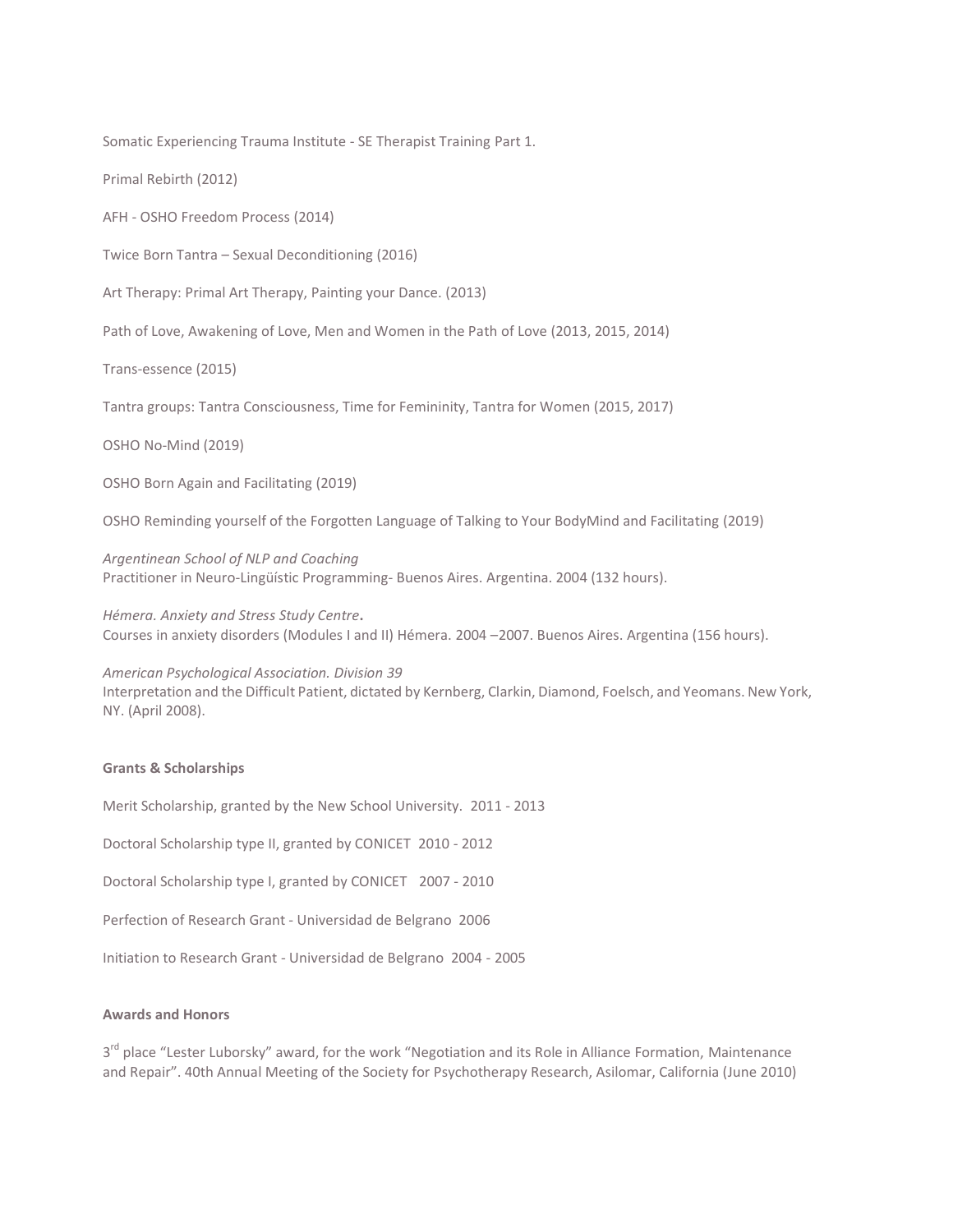Award for the Presentation of Works in Scientific Events, Program of Awards and Stimuli to Professors of the Universidad de Belgrano (December 2009).

Student Award, given by the Society for Psychotherapy Research (SPR), for the presentation of works at the 35th Annual Meeting of the SPR, Rome, Italy (June 2004)

#### **Funding**

2010-2012. Evaluation of moderating and mediating conditions of the Therapeutic Alliance. A naturalistic study about the efficacy in brief cognitive-integrative psychotherapy. UBACyT. 2002009100041. Res. Nº 1004/10 (CS).

2009. PIP Characteristics of the interventions in psychoanalytic and cognitive psychotherapies for the treatment with patients with generalized anxiety disorders. Similarities and differences. 2009-2011. PIP 114-200801- 00284.

2008. Characteristics of the interventions in psychoanalytic and cognitive psychotherapies. Similarities and differences. Universidad de Buenos Aires. UBACYT P 818. Renewal. 2008-2009. Resolución Nº 4307/08.

2006. Characteristics of the Interventions in Cognitive and Psychoanalytic Psychotherapy. Similarities and Differences. UBACyT P818. 2006-2008. Resolution Nr. 508/06. IP: Dr. Andrés J. Roussos.

2006. Steps in the Development of a Clinical Library for Research in Psychoanalsis. Universidad de Belgrano, subsidie given by the International Psychoanalytic Association.

2002. Study of Psychotherapeutic Interventions, in Psychodynamic Therapy. International Psychoanalytic Association.

#### **Professional Background**

#### **Teaching**

*Florida International University (FIU)* 2020 - 2021

#### *Univesidad de San Andrés.* 2018

*Asociación Psicoanalítica de Buenos Aires (APdeBA)*. Teacher at and online program in Methodology Research for Psychohterapists. 2010 - 2011

*Universidad de Belgrano*, Buenos Aires, Argentina Adjunct Professor in Research Methodology. Until 2016 Research Methodology for professors. 2009 Research Methodology in Psychology. Undergraduate 2004 to 2011 Epistemology and Research Methodology in Clinical Psychology 2003-2008 Undergraduate Thesis in Psychology 2003 – 2006 Master Thesis in the Master in Cognitive Psychology 2005 *Universidad del Salvador*, Buenos Aires, Argentina. Communitarian Psychology. Undergraduate 2005

*Universidad de Buenos Aires*, Buenos Aires, Argentina Technical coordinator. Psychotherapy research methods, Doctoral level 2004 Course for master thesis in the Master in Educational Psychology 2003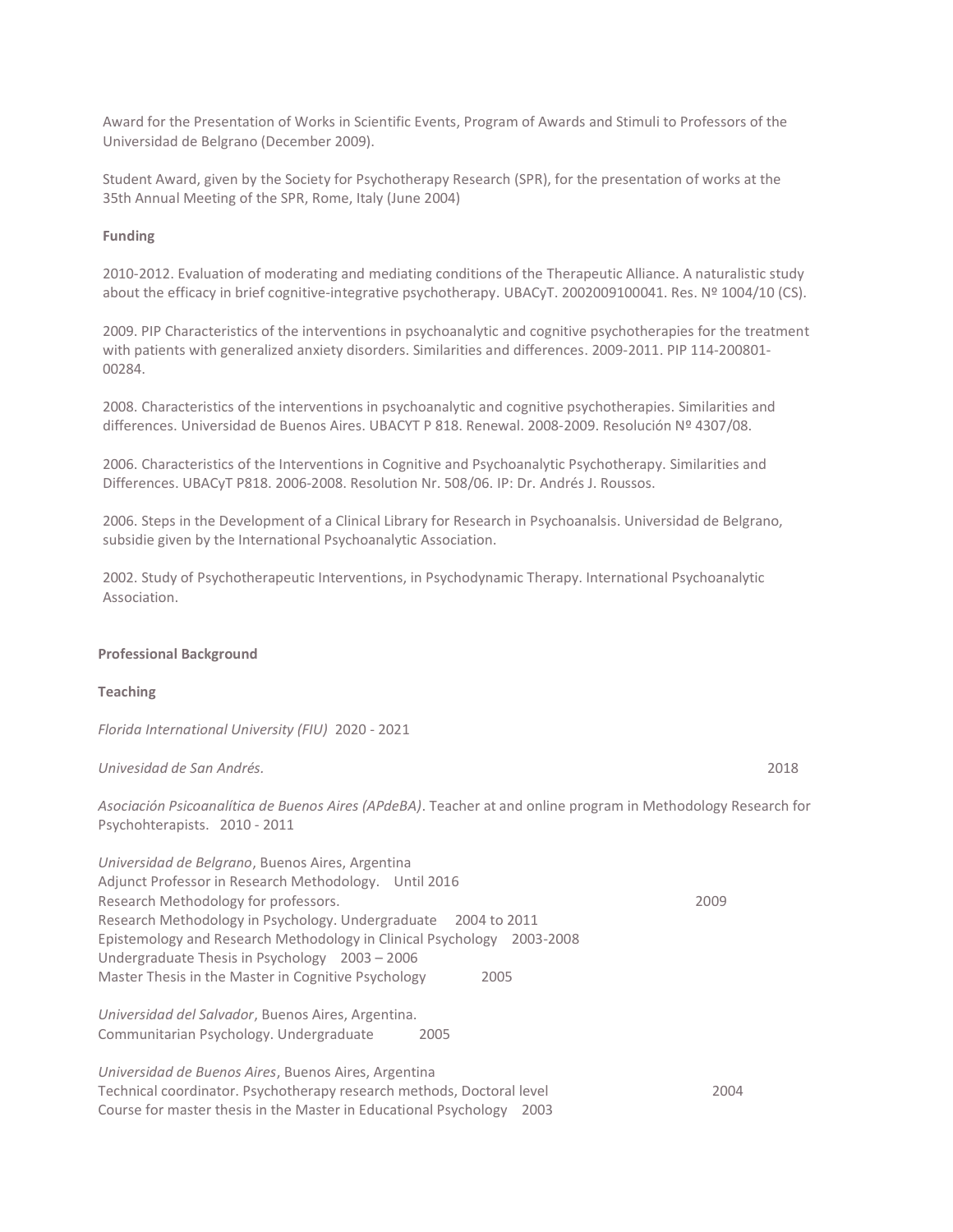| Universidad Maimónides, Buenos Aires, Argentina                             |      |
|-----------------------------------------------------------------------------|------|
| Introduction and History of Psychology seminars for Medicine undergraduates | 2004 |
| Introduction to psychology. Undergraduate.<br>2004                          |      |
| History of psychology. Undergraduate.                                       | 2004 |

#### **Research Activities**

Member of the Research team in Clinical Psychology. Research Institute, Clinical and Development Psychology. Psychology Faculty. Universidad de Buenos Aires (2006 to present).

Research Activities in Clinical Psychology at the New School University and Beth Israel Medical Centre, directed by Dr. Safran (New York, 2009 to present).

Coordinator in the Research at the Clinical Psychology Team of the Universidad de Belgrano as a researcher in formation. Director: Dr. Andrés Jorge Roussos. (2006 to present).

Part-time activities as a Researcher in training at the Research in Clinical Psychology Team of Dr. Andrés J. Roussos. Universidad de Belgrano (2002-2006)

## **Editorial Activities**

Editor at the New School Psychology Bulletin's Editorial Board (2011).

#### **Human Resources**

Co-director of the PhD. Dissertation in Psychology from the Universidad del Salvador of Dr. Cecilia Freire.

Co-director of the Graduate Dissertation in Psychology from the Universidad de Belgrano of Isabel Espíndola.

Methodological and Statistical Consultant in Undergraduate, Master and Doctoral Dissertations

#### **Internships**

*The Water Tank Project.* Development Director (2012-2013)

*Beth Israel Medical Centre - New School for Social Research*: Research activities and Clinical Training (September 2009 - 2013), directed by Dr. Safran

*CUCARD* -Columbia University Clinic for Anxiety Related Disorders: Assistance in working groups with anxiety disorders and participation in a treatment program for children with ODD (Oppositional Defiant Disorder) (April and May, 2008). Directed by A.M. Albano.

*Beth Israel Medical Centre - New School for Social Research*: Research activities and Clinical Training (April and May, 2008), directed by Dr. Safran

*Argentinean Institute for Negotiation, Conciliation and Arbitration (*Instituto Argentino de Negociación, Conciliación y Arbitraje - I.A.N.C.A.). (2002-2003)

*School "Escuela del Sol"*. (2001)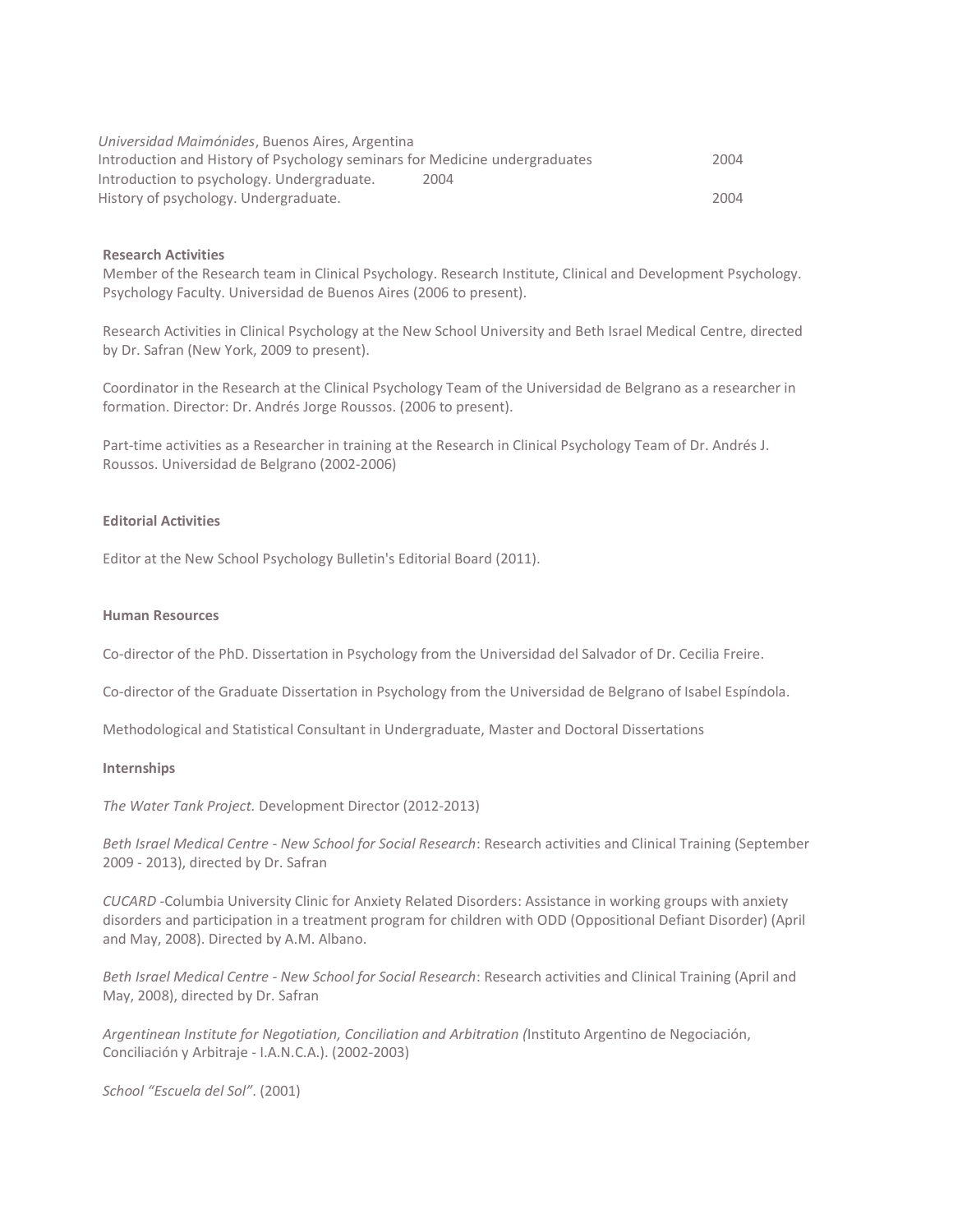*Addiction Centre: Claude Bernard*. (2000).

#### **Volunteer Activities**

Therapist at Osho International Meditation Resort – Present

Volunteer Program Director at the nonprofit Word Above the Street. New York, NY (2011)

Research Assistant at a research study (NIH grant: New York University – St. Luke's Roosevelt Hospital Centre, NY,NY): Program for adherence to treatment for Latin HIV positive population. (2010).

## **Clinical Supervisions**

Group Supervision with Krishnananda and Amana Trobe. Learning Love approach. Present.

Group supervision with Lic. Patricia Gubbay and Mirta Dall Occhio. Hémera (2007-2012).

Individual Supervision with Lic. Graciela Jolodenco. (2005 - 2012). Member of the Argentinean Psychoanalytic Association.

Assistant in clinical supervisions at the Psychiatric Institute (PI) – Columbia University, with Dr. Anne Marie Albano (April and May 2008) at the Eating Disorders Group. Cognitive orientation.

CUCARD (Columbia University Clinic for Anxiety Related Disorders). Assistant in clinical supervisions for Anxiety Disorders. Dr. Albano (April and May 2008).

Beth Israel Medical Centre - New School for Social Research. Assistant in the Supervision Group coordinated by Dr. Safran, from the Relational frame and the BRT model in particular (April and May, 2008 and September, October, December, 2009).

Individual Supervision with Lic. Patricia Gubbay (2005-2007).

## **Publications - Peer-reviewed journals**

Waizmann, V., Doran, J., Bolger, K., Gómez Penedo, JM, Safran, J. & Roussos, A. (2015). Escala de negociación de alianza terapéutica (ANS-A). Evidencias de su validez y confiabilidad [Alliance Negotiation Scale (ANS-A): Evidence on validity and reliability]. *Revista Argentina de Clínica Psicológica, Vol. XXIV*, N°3, 243-254

Gómez Penedo, JM, Roussos, A. & Waizmann, V. (2015). Inventario de Alianza de Trabajo Breve (WAI-SR-A).

Roussos, A., Etchebarne, I. y Waizmann V. La interpretación psicoanalítica y su relación en el estilo linguístico del paciente. Un estudio de caso único. [The Psychoanalytic Interpretation and its Relation with the Linguistic Style of the Patient].

Doran, J., Safran, J., Waizmann, V., Bolger, K. & Muran, C. The Alliance Negotiation Scale: Psychometric Construction and Preliminary Reliability and Validity Analysis. Journal of the Society for Psychotherapy Research, SPR.

Waizmann, V. y Roussos, A. J. Adaptación de Inventario de Alianza de Trabajo en su Versión Observador: WAI-O-A. Anuario de Psicología, Universidad de Buenos Aires.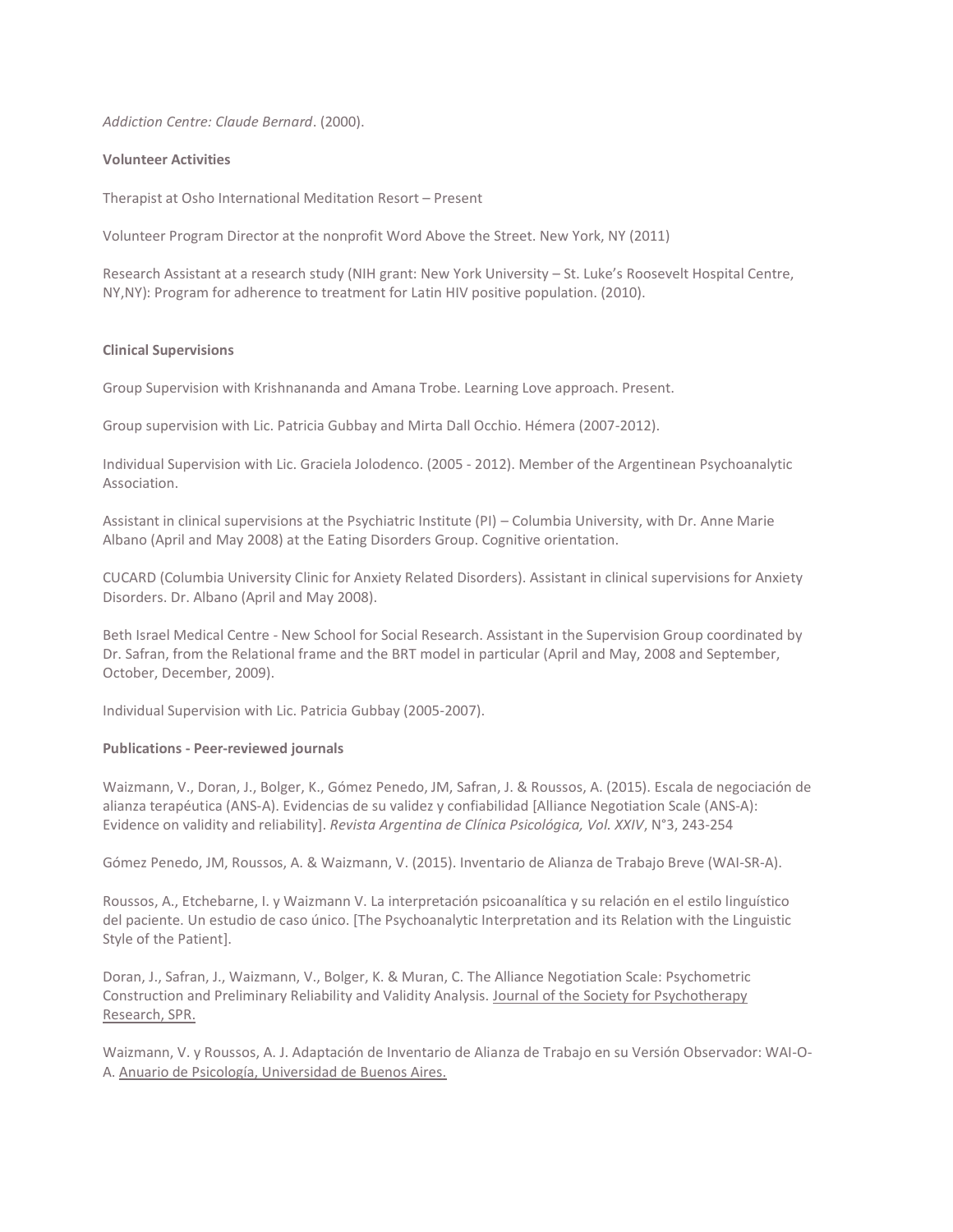Waizmann, V. y Roussos, A. J. (in press). [Regarding the difficulty in the conceptualization of the Therapeutic Alliance. Intersubjetivos.

Roussos, A., Waizmann, V. y Etchebarne, I. (2010). Common interventions in 2 single cases of Cognitive and Psychoanalytic Psychotherapies. Journal of Psychotherapy Integration. Vol. 20, No. 3, 327–346

Juan, S., Etchebarne, I., Waizmann, V., Leibovich de Duarte, A., Roussos, A. (2009). El Proceso Inferencial Clínico, el Pronóstico y las Intervenciones del Psicoterapeuta [The Clinical Inferential Process, Prognosis and the Interventions of the psychotherapists]. Anuario de investigaciones*.* Facultad de psicología – UBA. Secretaría de investigaciones. V. XVI. Tomo 1, 43-51.

Roussos, AJ.; Etchebarne, I. y Waizmann, V. (2009). La Interpretación Psicoanalítica y su Relación en el Estilo Lingüístico del Paciente. Un Estudio de Caso único. [The Psychoanalytic Interpretation and its Relation with the linguistic Style of the Patient: A Single Case Study]. Anuario de investigaciones. Facultad de psicología – UBA. Secretaría de investigaciones. V. XVI. Tomo 1, 95-102.

Waizmann, V. y Roussos, A. (2007). El registro de material clínico para investigación en psicoterapia. Debates sobre su utilidad, efectos y potenciales problemáticas [The Registry of Clinical Material for Research in Psychotherapy. Debate about its Utility, Effects and Potential Problematic]. Revista "Investigaciones en Psicología" de la Universidad de Buenos Aires. V12 (2) 139-153.

Waizmann, V., Jurkowski, L. y Roussos, A. (2006). Descripción de las intervenciones elegidas por psicoterapeutas psicoanalíticos y cognitivos [Description of the Interventions chosen by Psychoanalytic and Cognitive Psychotherapists]. Anuario de la Universidad de Buenos Aires, 41-50.

Roussos, A., Etchebarne, I. y Waizmann, V. (2005). Un esquema clasificatorio para las intervenciones en psicoterapia. Psicoterapia cognitiva y psicoanalítica [A Classificatory Shema for the Interventions in Psychotherapy. Cognitive and Psychoanalytic Psychotherapies]. Anuario de la Universidad de Buenos Aires, 51- 61.

Waizmann, V., Etchebarne, I. y Roussos, A. (2004). La interacción entre las intervenciones psicoterapéuticas de distintos marcos teóricos y los factores comunes a las psicoterapias [The Interaction between Psychotherapeutic Interventions from different Theoretical Frames and the Common Factors]. Revista Argentina de Clínica Psicológica, Vol. XIII, Nro. 3, 233-244.

## **Reviewed books**

Waizmann, V., Espíndola, I. y Roussos, A. J. (2009). Acerca de las Rupturas de alianza terapéutica. [Regarding Ruptures in the Therapeutic Alliance]. Facultad de Psicología, UBA.

Waizmann, V., Serrano, S., Espíndola, I., Siman, L. y Cajal, M.C. (2009). La adaptación en Argentina Inventario de Alianza de Trabajo en su versión observador ( IAT-A-O). [The Adaptation of the Working Alliance Inventory in it Observation Form]. Facultad de Psicología, UBA.

Waizmann, V. y Roussos, A. (2007). La Alianza Terapéutica y su Interacción con otros Factores en Psicoterapia [The Therapeutic Alliance and its Interaction with other Factors in Psychotherapy]. Publisher in Memorias de las XIV Jornadas de Investigación y Tercer Encuentro de Investigadores en Psicología del MERCOSUR: La investigación en Psicología, su relacion con la práctica profesional y la enseñanza. Universidad de Buenos Aires, pp. 144-148.

Roussos, A., Etchebarne, I., Cabelli, C., O'Connell, M., Pendola, W., Waizmann, V. (2006). Bases para el desarrollo de una biblioteca clínica para investigación en psicoterapia [Bases for the Development of a Clinical Library for Research in Psychotherapy]. Published in Memorias de las XIII Jornadas de Investigación: Paradigmas, métodos y técnicas. Universidad de Buenos Aires, pp. 72-74.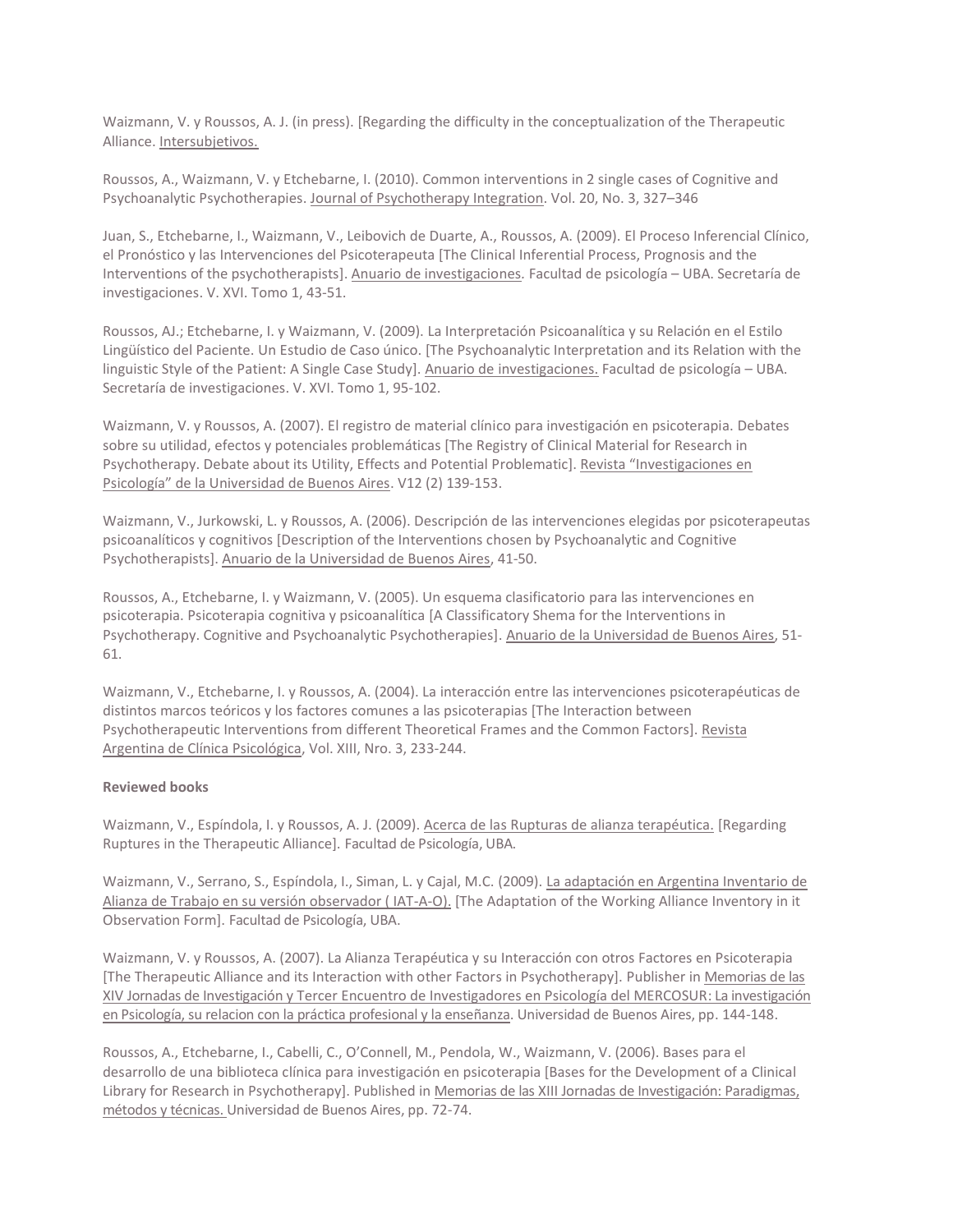Roussos, A., Waizmann, V., Etchebarne, I., Dorfman Lerner, B. y Polcaro, E. (2004). Diseño del diccionario de Actividad Referencial Ponderada en Idioma Español(S-WRAD) [Design f the Referencial Activity Dictionary, weighed to Spanish (S-WRAD)] . Published in Memorias de las XI Jornadas de Investigación: Psicología, Sociedad y Cultura. Universidad de Buenos Aires. Vol. II, 301-303.

Roussos, A., Waizmann, V. y Etchebarne, I. (2003). Un esquema clasificatorio para las intervenciones en Psicoterapia [A classificatory Shema for Interventions in Psychotherapy]. Published in Memorias de las X Jornadas de Investigación: Salud, educación, justicia y trabajo. Universidad de Buenos Aires.Vol. I, 98-101.

## **On-line y in CD ROM Publications**

Waizmann, V. & Roussos, A. (2010). Psychoanalysis in Argentina II. IARPP ENews. A Digital Periodical of the International Association for Relational Psychoanalysis and Psychotherapy Volume 9, Number 1, pg. 8.

Cabelli, C. y Waizmann, V. (2006). Peculiaridades de los dispositivos terapéuticos mediados por internet [Peculiarities of the Therapeutic Devices by Internet]. Available at: http://www.depsicoterapias.com/site/articulo.asp?IdSeccion=13&IdArticulo=132

Roussos, A., Waizmann, V., Etchebarne, I., Dorfman Lerner, B. y O'Connell. M. (2005). Psychoanalytic intervention research program. Available at: http://www.ipa.org.uk/research/htm/roussos.pdf.

## **Work Documents' Publications**

Waizmann, V. y Roussos, A. J. (2005). Preparación de artículos científicos en Psicología Clínica [Preparation of Scientific Articles in Clinical Psychology]. Universidad de Belgrano.

Etchebarne, I., Waizmann, V., Jurkowski, L., Rauchberger, V., Muller, F., Roussos, A. J.¿Cómo citar y referenciar? Normas de la American Psychological Association. [How to Quote and Referentiate? American Psychological Association Norms]. Universidad de Belgrano.

Roussos, A., Etchebarne, I. y Waizmann, V. (2004). Clasificación de las intervenciones en los tratamientos psicoterapéuticos psicoanalítico y cognitivo [Classification of the Interventions in Psychoanalytic and Cognitive Treatments]. Universidad de Belgrano.

Roussos, A., Etchebarne, I. y Waizmann, V. (2004). Registro de audio/video grabado de material clínico para uso en investigación [Audio / Video Registry of Clinical Material for its Use in Research]. Universidad de Belgrano.

## **Scientific Articles' Translations**:

Translation from French of: Inter-judge Agreement Evaluation in Clinical Research: A Brief Introduction to the Inter-judge Reliability. Dubé, E. (2008). Argentinean Journal of Clinical Psychology, Vol. XVII, No. 1, pp 75-80.

## **Participation in Scientific Events**

Waizmann, V., Doran, J., Bolger, K., Safran, J. & Roussos, A. Adaptation of the Alliance Negotiation Scale in Spanish and Comparison with the Original Version. 43<sup>rd</sup> Annual Meeting of the Society for Psychotherapy Research, Virginia. June 2012.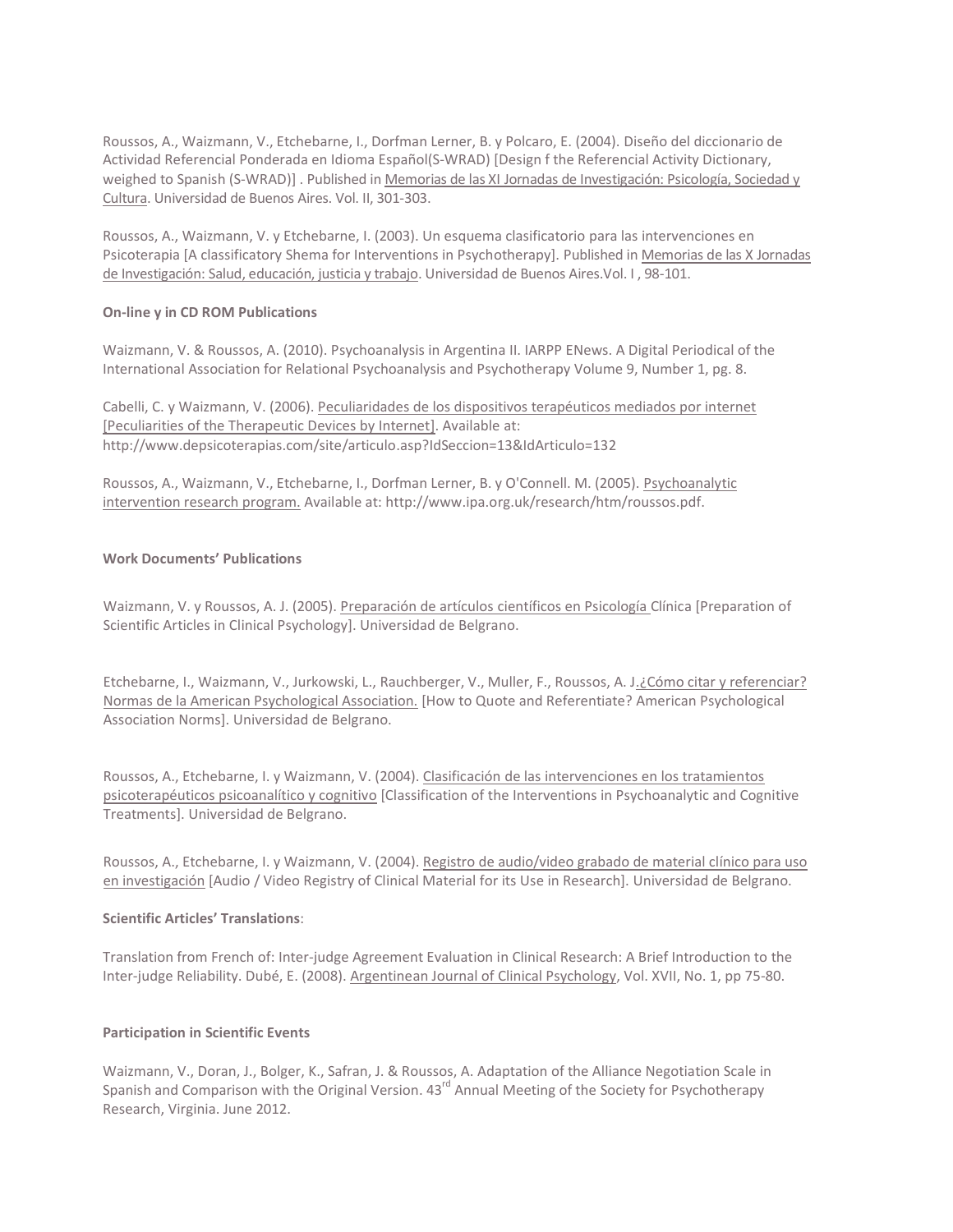Jock, B., Bolger, K., Olivera, J., Gómez Penedo, M., Waizmann, V., Roussos, A. & Safran, J. A Cross Cultural Look at Patient's Perspective of Change. 43<sup>rd</sup> Annual Meeting of the Society for Psychotherapy Research, Virginia. June 2012.

Waizmann, V., Etcehbarne, I. & Roussos, A. The interaction between the Therapeutic Alliance and the Therapist's Interventions along a single case cognitive study. Format: Brief Communication. 41<sup>st</sup> Annual Meeting of the Society for Psychotherapy Research, Asilomar, California. June 2010.

Doran, J., Waizmann, V., Bolger, K. & Safran, J. Negotiation and its form in Alliance Formation, Maintenance and Repair. Fortmat: Poster. 41<sup>st</sup> Annual Meeting of the Society for Psychotherapy Research. Asilomar, California. June 2010.

Doran, J., Waizmann, V., Bolger, K., Muran C & Safran, J. Constructing the Alliance Negotiation Scale: Phase I. Format: Panel. 41<sup>st</sup> Annual Meeting of the Society for Psychotherapy Research, Asilomar, California. June 2010.

Waizmann, V. & Roussos, A. J. (2009). The Interaction between the Therapeutic Alliance and the Therapist's Interventions in a Single Case Psychodynamic Study. Format: Poster. Mid-Atlantic Regional Meeting of the Society for Psychotherapy Research, Philadelphia, November 2009.

Waizmann, V., Espíndola, I. y Roussos, A. J. (2009). Acerca de las Rupturas de alianza terapéutica. Format: Presentación libre. XVI Jornadas de Investigación**.** Psicología y sociedad contemporánea: cambios culturales. UBA, August 2009.

Waizmann, V., Serrano, S., Espíndola, I., Siman, L. y Cajal, M.C. (2009). La adaptación en Argentina Inventario de Alianza de Trabajo en su versión observador ( IAT-A-O). Formato: poster. XVI Jornadas de Investigación**.**  Psicología y sociedad contemporánea: cambios culturales. UBA, August, 2009.

Waizmann, V. and Roussos, A. (2008). The Interaction Evolution of the Therapeutic Alliance and the Therapists' Interventions in a Single Case Psychodynamic Study. Format: Major Study. 40<sup>th</sup> Annual Meeting of the Society for Psychotherapy Research, Chile. June, 2009.

Waizmann, V., Serrano, S., Espíndola I. and Roussos, A. (2008). The Argentinean Version of the Working Alliance Inventory - IAT-A. Format: Poster. 40<sup>th</sup> Annual Meeting of the Society for Psychotherapy Research, Chile. June, 2009.

Etchebarne, I., Waizmann, V. and Roussos, A. (2008). Multidimensional Classification of Psychotherapeutic Interventions (MCPI) for researchers and clinicians. Format: Workshop Study. 40<sup>th</sup> Annual Meeting of the Society for Psychotherapy Research, Chile. June, 2009.

Roussos, A., Waizmann, V. and Etchebarne (2008). The interaction between the therapeutic Alliance and Therapists' Interventions: An intra-session study. Format: Major Study. 40<sup>th</sup> Annual Meeting of the Society for Psychotherapy Research, Chile. June, 2009.

Waizmann, V. and Roussos, A. Therapeutic Alliance and its Relation with Cognitive and Psychoanalysts' Interventions in Session. Format: Poster. 39<sup>th</sup> Annual Meeting of the Society for Psychotherapy Research, Barcelona. June, 2008.

Roussos, A., Waizmann, V. and Etchebarne, I. (2008). The Interaction Between Psychoanalytic Interpretations and Referential Activity. Format: Panel. 39<sup>th</sup> Annual Meeting of the Society for Psychotherapy Research, Barcelona. June 2008.

Waizmann, V. y Roussos, A. (2007). La alianza terapéutica y su relación con las intervenciones en sesión de los psicoterapeutas cognitivos y psicoanalíticos. [The Therapeutic Alliance and its Relation with the Interventions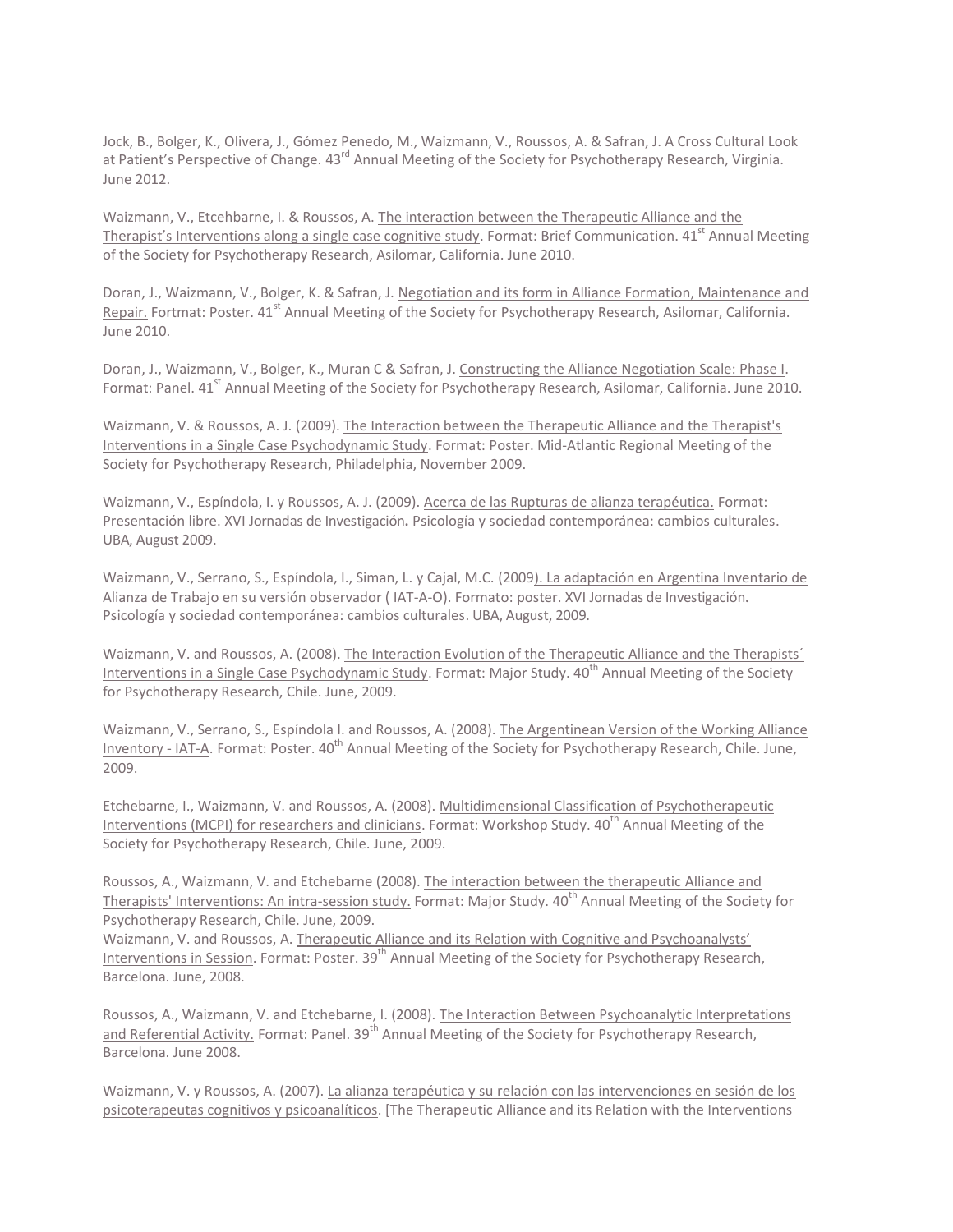from Cognitive and Psychoanalytic Psychotherapists]. Society for Psychotherapy Research SPR - VIII Encuentro Chileno. Reñaca, Chile. August 2007.

Waizmann, V. y Roussos, A. (2007). La Alianza Terapéutica y su Interacción con otros Factores en Psicoterapia. [The Therapeutic Alliance and its Interaction with other Factors in Psychotherapy]. XIV Jornadas de Investigación y Tercer Encuentro de Investigadores en Psicología del MERCOSUR: La investigación en Psicología, su relacion con la práctica profesional y la enseñanza. Facultad de Psicología, UBA, August 2007.

Roussos, A. J., Etchebarne, I., Cabelli, C., O'Connell, M., Péndola, W. y Waizmann, V. Bases para el desarrollo de una biblioteca clínica para investigación en psicoterapia. [Basis for the Development of a Clinical Library for Research in Psychotherapy]. XIII Jornadas de Investigación de la Universidad de Buenos Aires. August 2006.

Waizmann, V., Jurkowski, L. Etchebarne, I. y Roussos A. Peculiarities in the type of interventions used by psychoanalytic and cognitive psychotherapies. Format: poster.  $37<sup>th</sup>$  Annual Meeting of the Society for Psychotherapy Research, Edimburg. June 2006.

Etchebarne, I., O'Connell, M., Waizmann, V., Fraiman, Roussos, A. J. The interaction between types and themes of interventions in psychoanalytic psychotherapy Format: poster. 37<sup>th</sup> Annual Meeting of the Society for Psychotherapy Research, Edimburgo. June 2006.

Roussos, A. J., Waizmann, V., Etchebarne, I., O'Connell, M. Fraiman. Secuential path of psychoanalytic interpretations. A single case study: Format: Panel.  $37<sup>th</sup>$  Annual Meeting of the Society for Psychotherapy Research, Edinburgh. June 2006.

Roussos, Dorfman Lerner, Etchebarne, Waizmann, O'Connell, Jurowski, Cabelli. Bases para el desarrollo de una biblioteca clínica para investigación en psicoanálisis. [Basis for the Development of a Clinical Library for Research in Psychotherapy]. VI Congreso Argentino de Psicoanálisis. Mendoza, May 2006.

Roussos, A., Etchebarne, I., Waizmann, V., O'Connell, M. y Lenardon, A. The flowing of the interventions in a psychoanalytic and a cognitive psychotherapy. 4to. Congreso Mundial de Psicoterapia. La Psicoterapia como puente entre culturas. Buenos Aires. August 2005.

Roussos, A., Etchebarne, I., Waizmann, V. y O'Connell, M., y Lenardon, A. Type of interventions in psychoanalytic and cognitive psychotherapies, format: panel. 36<sup>th</sup> Annual Meeting of the Society for Psychotherapy Research, Montreal, Canada. June 2005.

Waizmann, V., Etchebarne, I. Jurkowski, L. Polcaro, y Roussos A. Description of interventions chosen by psychoanalytic and cognitive psychotherapists, format: poster. 36<sup>th</sup> Annual Meeting of the Society for Psychotherapy Research, Montreal, Canada. June 2005.

Etchebarne, I., Waizmann, V., Lenardon, A., Cavagna Martinez L. y Roussos, A. Interventions theoretical framework and the personal style of the therapist, format: poster. 36<sup>th</sup> Annual Meeting of the Society for Psychotherapy Research, Montreal, Canada. June 2005.

Roussos, A., Etchebarne, I. & Waizmann, V. Tipos de intervención en un tratamiento psicoterapéutico psicoanalítico. [Types of Interventions in a Psychoanalytic Psychotherapy]. VI Congreso Regional Sudamericano de Investigación en Psicoterapia (10/2004). Panel

Waizmann, V, Etchebarne, I., Jurkowski, L., Polcaro, E. & Roussos, A. Descripción de las intervenciones seleccionadas por los psicoterapeutas de los marcos teóricos psicoanalítico y cognitivo. [Description of the Interventions chosen by Cognitive and Psychoanalytic Psychotherapists]. VI Congreso Regional Sudamericano de Investigación en Psicoterapia (10/2004). Poster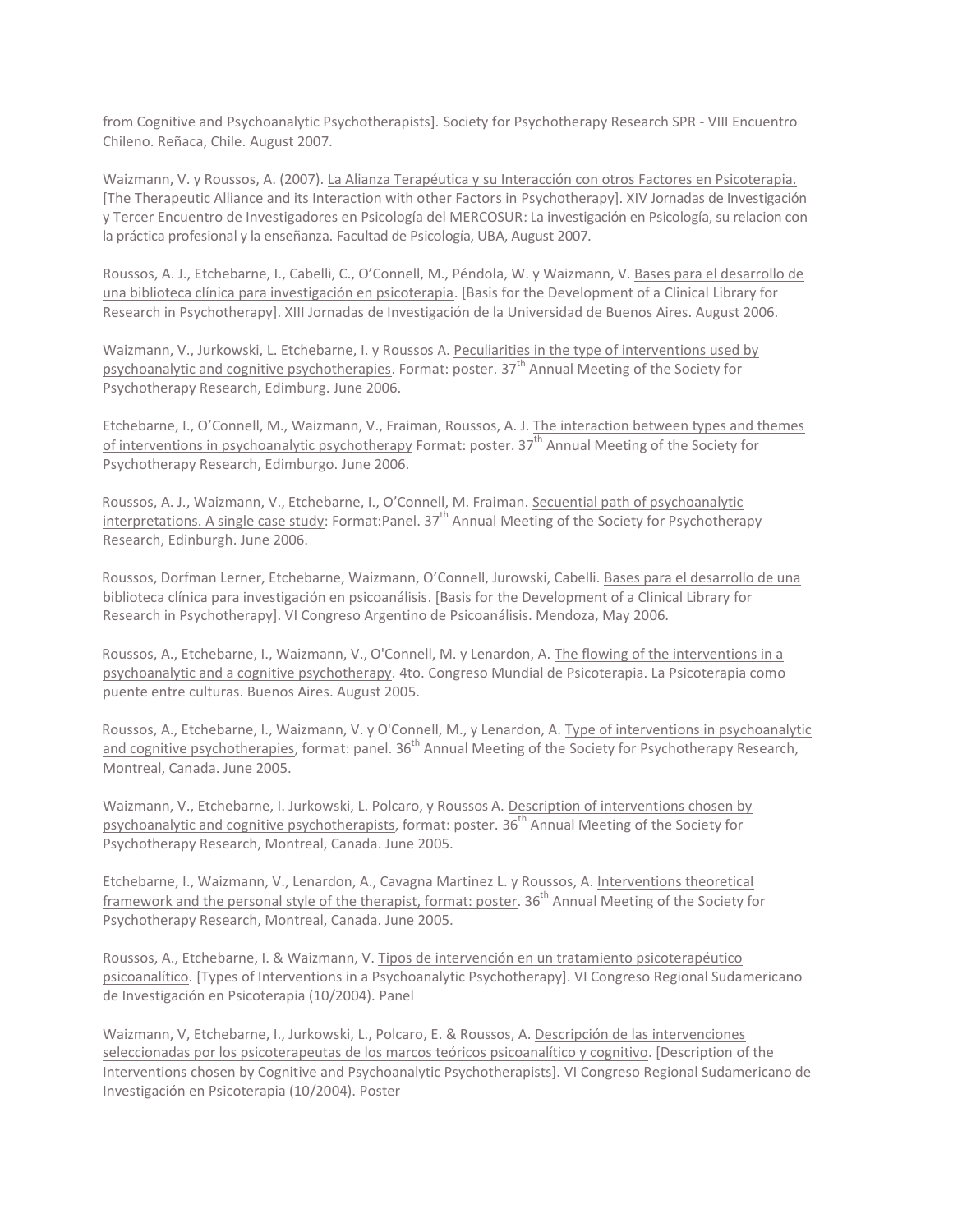Etchebarne, I., Waizmann, V., Lenardon, A. y Roussos, A. Estilo personal del terapeuta y tipos de intervenciones en psicoterapeutas cognitivos y psicoanalítico.[The Personal Style of the Therapist and the Types of Interventions addressed by Cognitive and Psychoanalytic Psychotherapists]. VI Congreso Regional Sudamericano de Investigación en Psicoterapia (10/2004). Poster

Diseño del diccionario de Actividad Referencial Ponderada en Idioma Español (S-WRAD). [Development of the Doctionary of Referential Activity in Spanish]. Jornadas de investigación en psicoanálisis en la Asociación Psicoanalítica Argentina (28/08/2004). Panel

Diseño del diccionario de Actividad Referencial Ponderada en Idioma Español (S-WRAD). [Development of the Doctionary of Referential Activity in Spanish]. XI Jornadas de Investigación de la Universidad de Buenos Aires. (07/2004). Panel

A Comparative Classificatory Schema of Psychotherapeutic Interventions. Psychodynamic and Cognitive Psychotherapy. 35<sup>to</sup> Congreso Anual de la Sociedad de Investigación en Psicoterapia (06/2004). Poster

Types of Therapeutic Intervention in Two Treatments in Relation to Weighted Referential Activity (WRAD)  $35^{10}$ Congreso Anual de la Sociedad de Investigación en Psicoterapia (06/2004). Panel

Un esquema clasificatorio para las intervenciones en Psicoterapia. [A Classificatory Schema of Psychotherapeutic Interventions] - X Jornadas de Investigación de la Universidad de Buenos Aires. (08/2003). Panel

Un esquema clasificatorio para las intervenciones en Psicoterapia . [A Classificatory Schema of Psychotherapeutic Interventions] - Jornadas de Investigación en Psicoterapia, Capítulo Argentino de la Society for Psychotherapy Research (10/2003). Panel

#### **Assistant at the following events:**

Annual Division of Psychoanalysis (39), Spring Meeting: "Knowing, not-knowing and sort-of-knowing: Psychoanalysis and the Experience of Uncertainty". New York, NY (from April 9<sup>th</sup> to the 13<sup>th</sup>, 2008).

Continuous Education Activity: "Interpretation and the Difficult Patient", presented by Kernberg, Clarkin, Diamond, Foelsch, and Yeomans. New York, NY. (April 9<sup>th</sup>, 2008<sup>th</sup>).

Referential Activity Seminar (RA meeting). (April 3rd, 2008). Projects from the Pacella Data Base at the New York Psychoanalytic Society and Institute Studies of the Symbolizing Process in Parents' Verbal Expression and Children's Play. Adelphi University. New York.

Journey: The evolution of Thought in Psychotherapy: Experts Tell their Story. XXX anniversary of the Aiglé foundation. September 2007. Invited Figures: Jeremy Safran, Paul Wachtel, Larry Beutler y Amparo Belloch-Fuster.

Journey: How to get trained in Psychotherapy. XXX anniversary of the Fundación Aiglé. July 2007. Seminaries: Guillem Feixas / Keith Dobson **/** Opazo Castro y Verónica Bagladi Letelier.

Workshop: Estrategias cognitivas y comportamentales para tratar la ansiedad de separación infantil y cuadros ansioso-depresivos en adolescentes. Dictated by Anne Marie Albano, PhD. Asociación Argentina de Trastornos de Ansiedad. Buenos Aires, 9 june de 2007.

Cientific Journey: Specialization in Children and Adolescents Journey. Quilmes University. Buenos Aires, April 21, 2007.